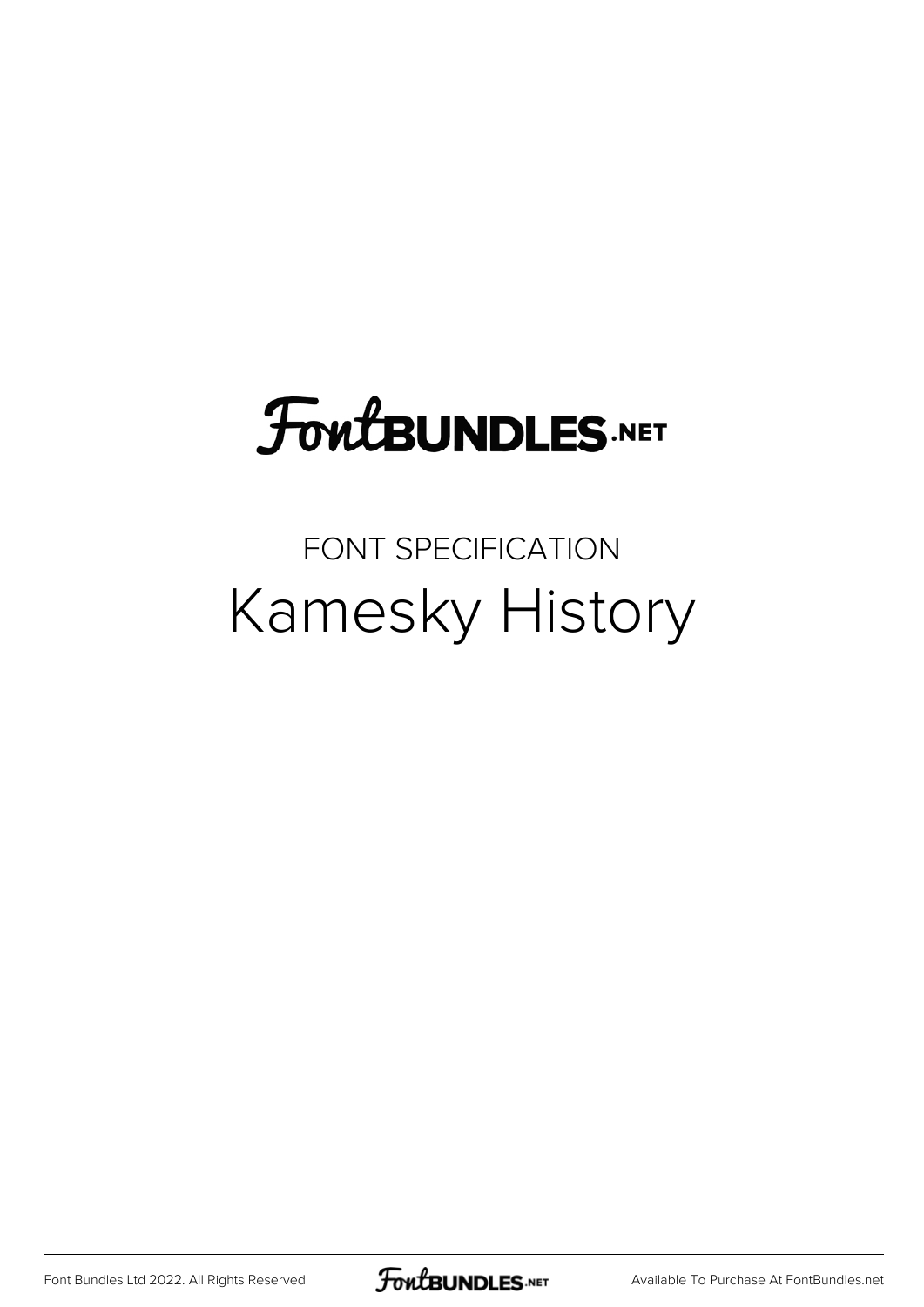#### Kamesky History - Regular

**Uppercase Characters** 

## ABCDEFGHIJKIMNOPORSTUV WXY7

Lowercase Characters

## abcdefghijklmnopqrstuvwxyz

**Numbers** 

### 0123456789

Punctuation and Symbols  $\overline{\bf H}$  $\overline{\phantom{a}}$  $\therefore$  <  $\pm$  <sup>2</sup> <sup>3</sup>  $\prime$  U  $\ll \circledR$   $^{\circ}$ d  $\mathcal{L}$  $\mathcal{C}$  $\hat{\S}$ I  $\frac{3}{4}$  $\mathbf 0$  $\frac{1}{4}$  $\int_2$  $\geq$ 

All Other Glyphs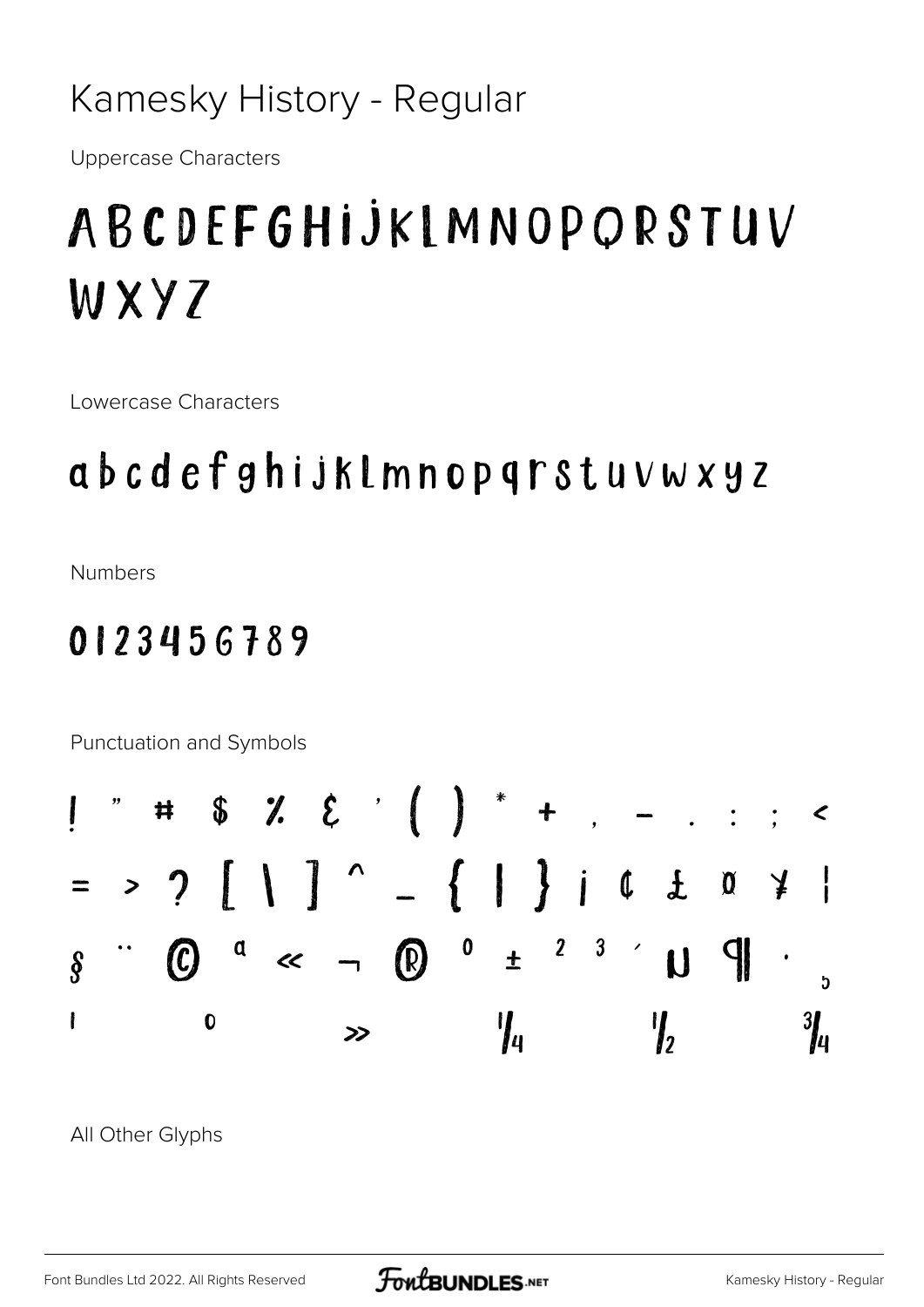|                            |  |  | À Á Â Ã Ä Ä Å Æ Ç È                                                                                                                                                                                                                                                       |   |
|----------------------------|--|--|---------------------------------------------------------------------------------------------------------------------------------------------------------------------------------------------------------------------------------------------------------------------------|---|
|                            |  |  | $\acute{E}$ $\acute{E}$ $\acute{E}$ $\acute{i}$ $\acute{i}$ $\acute{i}$ $\acute{j}$ $\acute{j}$ $\acute{D}$ $\tilde{N}$                                                                                                                                                   |   |
|                            |  |  | $\begin{matrix} 0 & 0 & 0 & \tilde{0} & 0 \end{matrix} \quad \begin{matrix} \ddot{0} & \ddot{0} & 0 \end{matrix} \quad \begin{matrix} \ddot{0} & \ddot{0} & 0 \end{matrix} \quad \begin{matrix} 0 & 0 & 0 \end{matrix} \quad \begin{matrix} \dot{0} & 0 & 0 \end{matrix}$ |   |
|                            |  |  | $\hat{u}$ $\ddot{u}$ $\dot{y}$ $p$ $a$ $\dot{a}$ $\dot{a}$ $\ddot{a}$                                                                                                                                                                                                     |   |
|                            |  |  | $\ddot{a}$ $\ddot{a}$ $\alpha$ $\beta$ $\dot{e}$ $\dot{e}$ $\ddot{e}$ $\ddot{e}$ $\ddot{e}$                                                                                                                                                                               |   |
|                            |  |  | $\hat{\mathbf{i}}$ $\hat{\mathbf{i}}$ $\hat{\mathbf{i}}$ $\hat{\mathbf{0}}$ $\hat{\mathbf{n}}$ $\hat{\mathbf{0}}$ $\hat{\mathbf{0}}$ $\hat{\mathbf{0}}$ $\hat{\mathbf{0}}$                                                                                                |   |
| $\ddot{\mathbf{0}}$ $\div$ |  |  | ø ù ú û ü ý                                                                                                                                                                                                                                                               | Þ |